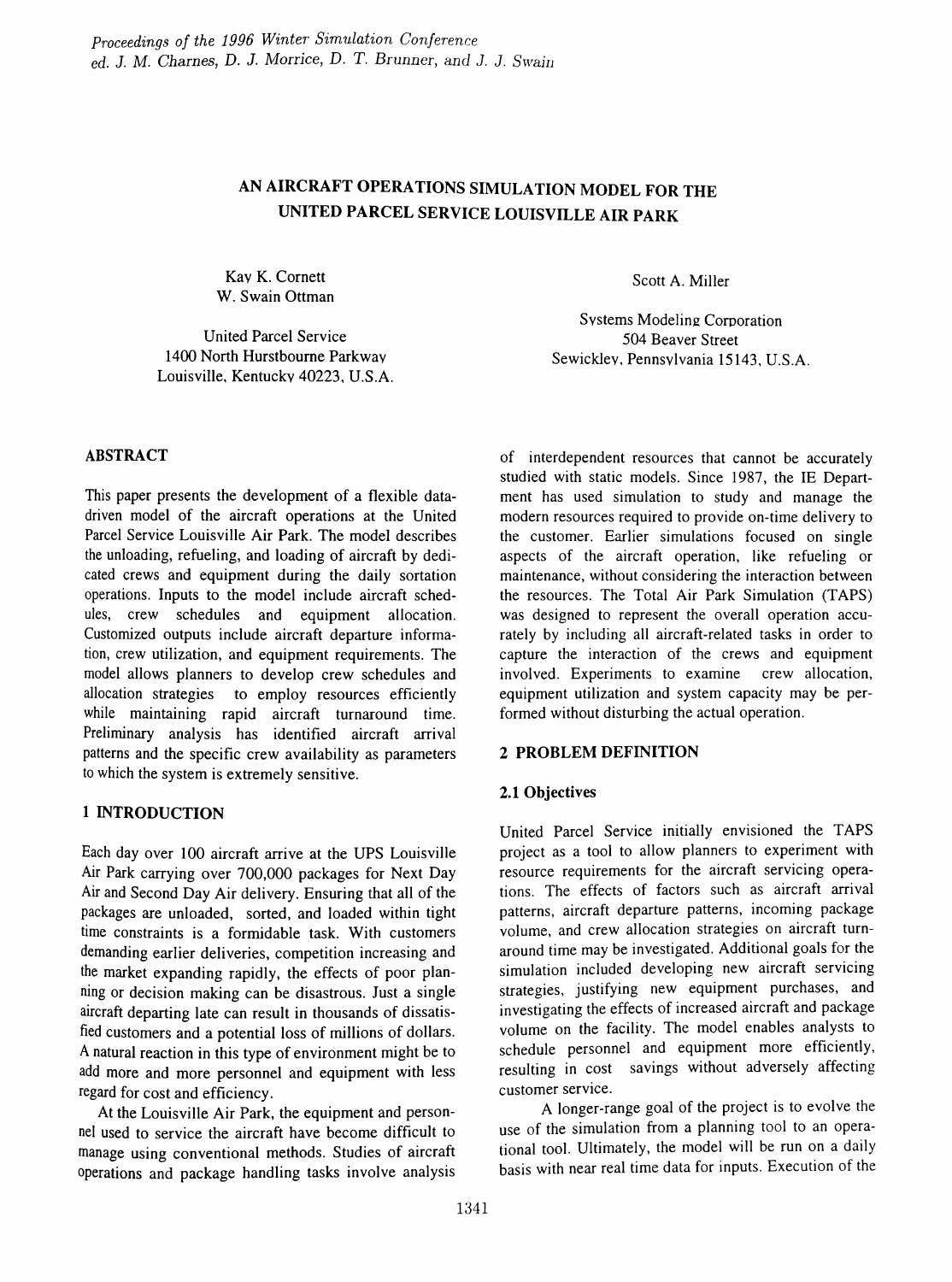model immediately prior to the start of the actual operation will highlight potential trouble areas, which will allow adjustments to be made.

## 2.2 Model Scope

The TAPS model simulates the aircraft servicing operations at the UPS Louisville Air Park. The TAPS model is designed to evaluate the effect of aircraft arrival and departure schedules, inbound volume, and crew allocation strategies on the aircraft servicing operations. The model scope is limited to operations directly related to aircraft servicing.

The daily operations at Louisville include both a Next Day Air and a Second Day Air sort. The two sort operations are separate and are not linked in the simulation model. Rather, the model is designed to run either a Next Day scenario or a Second Day scenario.

The model begins with aircraft arrivals generated from an input schedule. The aircraft taxis down the ramp to a parking position where a marshaling crew directs the plane into location. After the aircraft powers down, unload, maintenance, and fuel crews are requested. Inbound packages arrive either packed into containers on the main decks of the aircraft or loose in one of the belly sections. Upon unloading, the inbound cargo is transferred to one of several locations based on its cargo type. Most of the inbound containers are transferred to the hub where they are emptied and the individual packages are sorted. Sorted packages are loaded into outbound containers based on destination. When a container is filled, it is weighed and then transported to its outbound aircraft. As soon as an aircraft is ready for the loading operation, a load crew is requested. After all the containers have been loaded, the aircraft leaves its parking position with the aid of a marshaling crew, taxis down the ramp, and exits the system.

## 3 MODEL DEVELOPMENT AND PROJECT ORGANIZATION

The TAPS simulation model was developed using Arena® from Systems Modeling Corporation. In order to facilitate model development and validation, the model was divided into three segments:

- Inbound Aircraft Operations
- Hub Sortation
- **Outbound Aircraft Operations**

Each segment of the project was designed to capture the overall sensitivity of the system without burdening the model with needless detail. Because the primary focus was the aircraft operations, both the inbound and the outbound segments were modeled in detail. While the hub sortation segment was not an integral part of the overall project objective, it was critical that it accurately tie together the inbound and outbound operations. However, because of the incredible volume of packages moving through the hub, creation of a detailed model of the sortation would have greatly increased the model size and run length. To balance these two considerations, the hub was modeled with a series of historical distributions that break the inbound volume into outbound destinations. The sortation model includes a depletion rate for containers and packages arriving at the hub and a travel time to the outbound destination. The actual conveyor sortation process was not modeled explicitly.

In addition, each segment of the model includes two possible scenarios, Next Day Air and Second Day Air operations. While the general processes are the same for each, the two scenarios are different in scope. Because of the small window for on-time delivery in the Next Day Air operation, the primary goal is to get aircraft in and out of Louisville on time. The resources needed in terms of equipment and crews are secondary. Second Day has more options for delivery, and as such, is more concerned with balancing cost with service. Taking these and other fundamental differences into account, operational rules and strategies also differ for the two services. These differences are incorporated in the model by separate Next Day and Second Day logic in each segment.

Due to the size and complexity of the operation, many different departments within UPS participated in the definition of the model. Extensive interviews were held with the operations personnel responsible for the tasks to be modeled. Many of the algorithms used in the model for crew and equipment allocation come directly from actual operation guidelines. However, in a few situations, an algorithm was developed in order to approximate the human decision making in the operation.

#### 4 MODEL DESCRIPTION

#### 4.1 Model Inputs

The model is designed to be as flexible as possible so the user can change system parameters in external data files without having to alter the actual model. The TAPS model is driven by 15 external data files:

- Arrival file: Contains each inbound aircraft, as well as its arrival time, origin, cargo, fuel requirements, and outbound destination.
- Volume file: Defines inbound cargo mix and additional outbound cargo for each aircraft.
- Schedule file: Defines schedule for 17 crew types. Each crew type is dedicated to a specific task and may contain up to 50 individual crews. Each crew can have from one to eight crew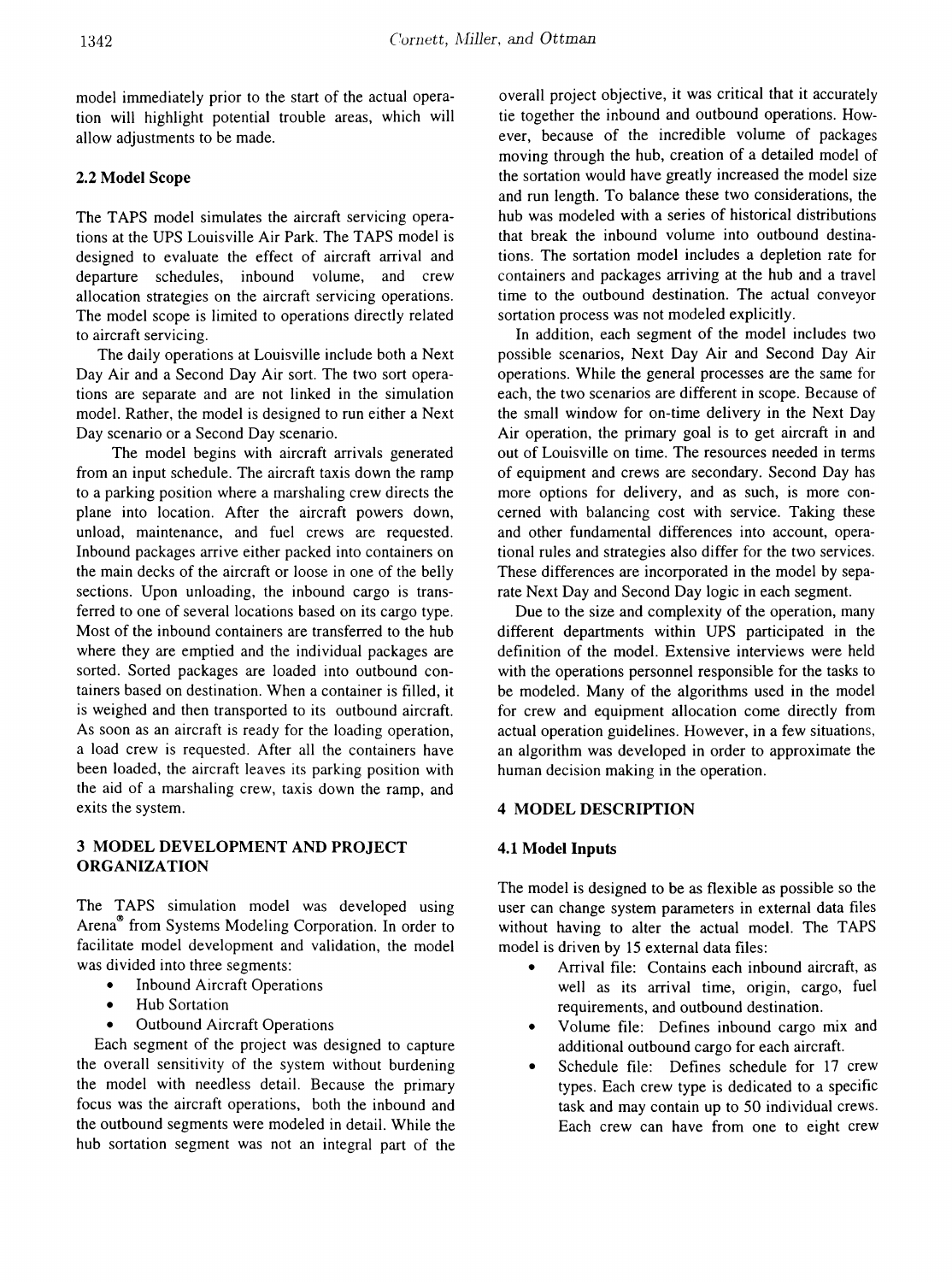members. Crew schedules are based on halfhour increments.

- Process Time file: Defines each aircraft operation time as a function of crew size and aircraft type.
- Equipment file: Defines the number and initial staging location for all equipment required for the load and unload operations.
- Parameter file: Defines overall system parameters like start time, hub pull time, and model scenario.
- Parking file: Defines ramp parking positions for each aircraft type.
- Sortation files: These files define up to five inbound-to-outbound mixes, belt assignments, sortation times, outbound flight options, and "hot" flights.

#### 4.2 Model Features

The TAPS model that was developed details the allocation, movement, and operation of crews and equipment from aircraft to aircraft as well as to and from the hub. Accurate descriptions of crew and equipment movements between all ramp locations required a detailed distance map that included every possible point-to-point combination. These large matrices were also necessary to display the crew movements for animation.

An arriving aircraft requires a series of tasks to be completed before it can depart. Some of these tasks may be performed in parallel while others may only occur after a preliminary task is completed (see Figure 1). Each task requires a specific type of crew. When a crew is allocated, it first procures the correct equipment for the aircraft type that it was assigned and then moves to the aircraft. Each crew operation consists of a setup time, an operation time, and a wrap-up time. After completion of its task, the crew is then available for assignment to another aircraft.

Incoming packages are either packed into containers located on the main decks of the aircraft or stored loosely in the belly sections. Packages in the belly sections are initially unloaded into empty containers. Upon unloading, most containers are moved to the hub where the individual packages are removed and sorted to outbound destinations.

Outbound containers generated from the hub are transported to an appropriate outbound aircraft where they are either loaded onto the main decks or broken into loose packages and loaded into the belly sections. Because loading individual packages into a belly section is extremely time consuming, load crews first will attempt to fill the main deck of the aircraft. However, if the expected volume for an outbound flight is large, the analyst has the option of pre-loading the belly sections to reduce the chance of a late departure. Both the belly



Figure 1: Aircraft Operational Flow Chart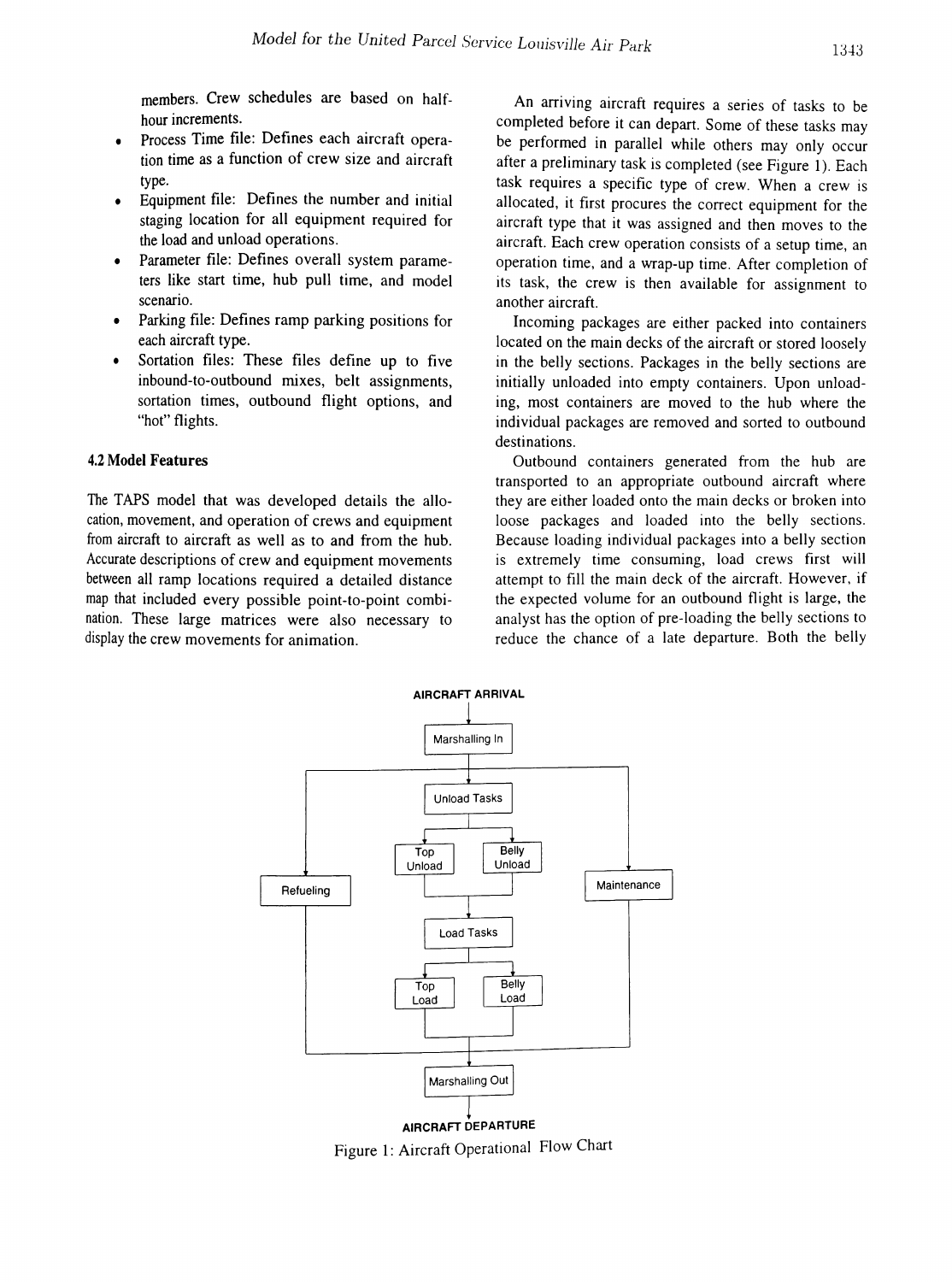unloading and belly loading tasks may be accomplished by the regular load and unload crew assigned to the aircraft or by special belly-only crews that work in parallel with the regular crews.

Crews are allocated to an aircraft based on allocation algorithms developed to approximate the human decision involved in the dispatching process. The simplest allocation algorithm involves taking the closest available crew for a given task. More advanced algorithms can be used to allocate unload and load crews to specific aircraft.

In order to describe the decision process to assign multiple unload crews to an aircraft, an allocation algorithm was developed utilizing a "Look Ahead" window. The decision to assign additional unload crews is then based on current crew availability and expected arrivals within the window. If enough crews are available to service all of the aircraft expected in the "Look Ahead" window, any additional crews may be assigned to the current aircraft.

#### 4.3 Model Outputs

Extensive performance parameters are collected and reported in multiple output reports. General overall statistics are directed to a customized output file designed for less advanced users. Statistics reported in the generic output file include:

- Equipment Utilization (by ramp area)
- Overall Aircraft Arrivals and Departures (by ramp area)
- Average Aircraft Task Duration (by ramp area)
- Container and Dolly Statistics
- Overall Crew Utilization (by crew type)

More detailed statistics are included in the Arena output report. In addition to those previously mentioned, these statistics are also included:

- Extensive counters for tracking container and package movement through each segment of the system.
- Individual crew statistics. These statistics can track up to 30 different tasks performed by over 500 crews.

Collection of these statistics were facilitated through the use of the Arena Frequencies and Stateset features.

Additional output files are also generated for specific operations:

- Belly Load and Unload
- **Holdovers**
- Aircraft Departures

#### 5 MODEL VALIDATION

The validation of TAPS was begun concurrently with the model development and is still ongoing. There are two

main methods being used in the validation process: the examination of output reports and model traces, and visual validation through observation of the model's animation (see Figure 2). Validation has followed the same basic order as the model development:

- Input Data
- Inbound Aircraft Operations
- Hub Sortation
- **Outbound Aircraft Operations**

Authentication of the input data for the external data files was the first step in the validation process. Because the input data came from a number of different sources, it was thoroughly examined for consistency and accuracy. Initially, some of the information provided was out of date and was subsequently updated.

Validation of the TAPS unload process included examination of the following processes:

- the arrival of an aircraft.
- the requesting of marshaling crews, maintenance crews, and fuel trucks upon arrival.
- gathering and movement of various crews and equipment.
- removal of containers from the decks of an aircraft as well as loose belly volume.

Validation of the unload operation began with the confirmation of aircraft arrivals and the inbound package volume. The volume was broken down into two main categories: location of the volume in the aircraft, (topside or bellies); and the type of volume, such as domestic, export, import, cargo and empty containers. Utilization statistics for the various crews and processes were validated by comparing output reports to standard work measurement and documented process times.

The allocation of crews, the gathering and movement of various equipment, and the actual unloading and loading of containers at the aircraft were certified through observation of the animation.

The simple counter statistics for the unload operation were extremely helpful in validating the unload process. The model is very sensitive to changes in the scheduling of crews as well as the process times required for each task. Slight variations in the scheduling of crews resulted in the incorrect number of arrivals and/or departures and the incorrect amount of package volume being unloaded. These deviations also directly affected whether the aircraft would complete the unload process. In turn, this had an effect on the total package volume sent to the hub.

Validation of the hub sortation operation involved examining the total number of containers transferred to the hub and the total number of containers generated from the hub. Simple counter statistics are used to track containers into and out of the hub. Container and package volume to and from sortation was then validated by comparison to the expected volumes based on the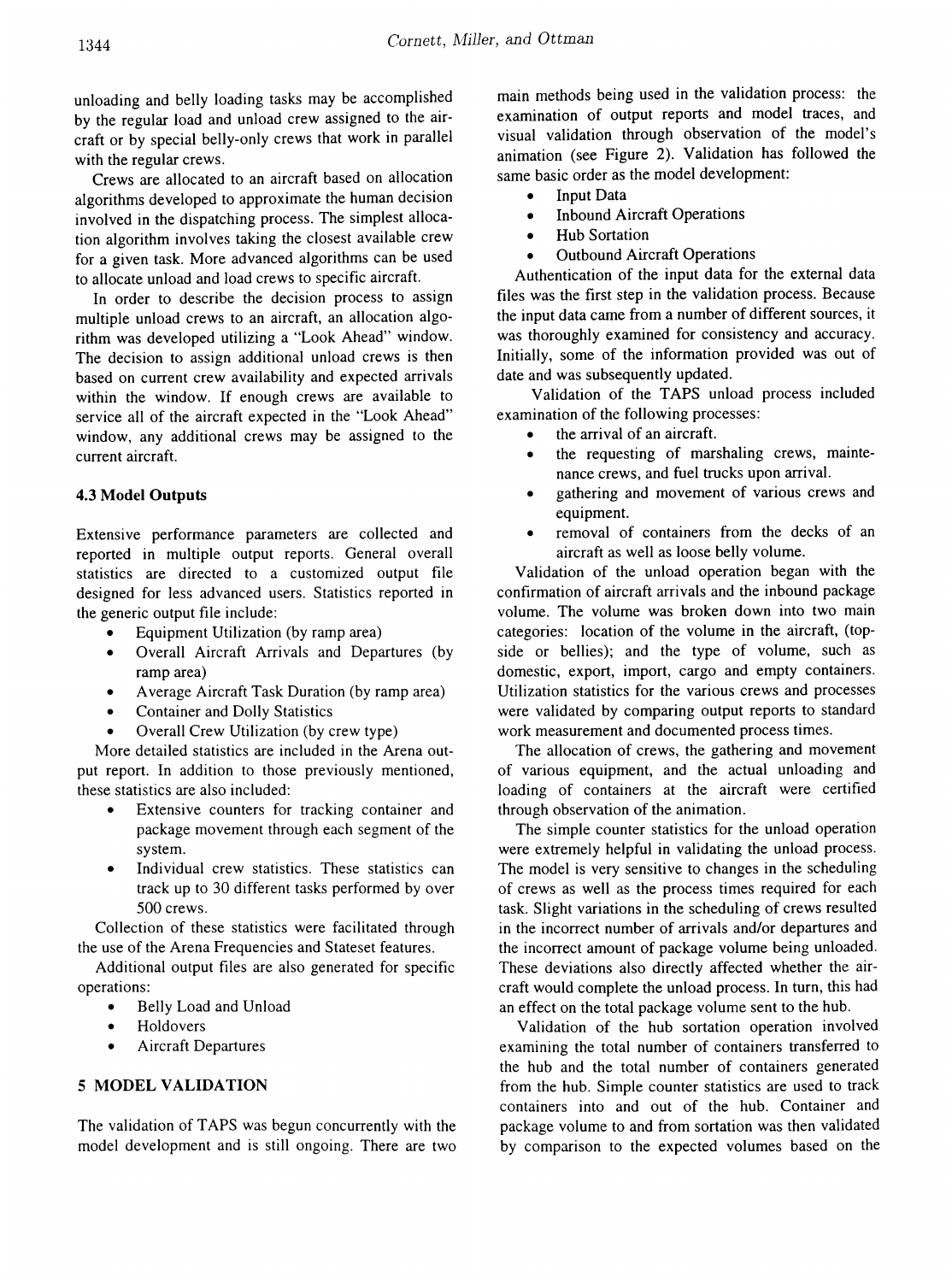model inputs and archived data. The outbound destination for a package sorted at the hub is determined by one of five statistical distributions. Each distribution represents a different regional mix of inbound packages to the Louisville hub. Additional validation was performed by comparing the mix of the containers generated for each destination to historical data.

Validation of the load operation included the examination of the following processes:

- the shifting and staging of containers to various yards,
- dispatching of load crews and equipment,
- loading of containers and loose belly volume,
- departure of aircraft.

Validation began by confirmation of the shifting and staging of outbound containers to outbound aircraft. The allocation of load crews and equipment, as well as the actual loading of containers and loose packages, were validated through observation of the animation and numerous statistical counters. Aircraft departure information was checked against historical records. Utilization statistics for the load crews and processes were validated by comparing output reports to standard work measurement and documented process times.

The validation of the load process again indicated that slight changes had a noticeable effect on the results. These changes included the scheduling of selected crews, the process times for various tasks, aircraft arrivals and departures, or changes to the constraints within the hub. Changes in the crew schedules and process times affected the time required to load the aircraft, which ultimately had an effect on whether the aircraft was able to depart on time.

Overall, the segments of the model are extremely interdependent. Modifications to the aircraft arrival or departure schedule have a significant effect on the number of outbound containers that can be generated by the hub. One minor change can have a domino effect on the rest of the operation-affecting the unloading and loading of other aircraft, the number of empty containers loaded onto the aircraft, and utilization of various crews. Alterations to the arrival times of aircraft also had an enormous effect on the number of packages that the hub processed by the end of the sort.

Various users, including UPS industrial engineers and planners, as well as operational personnel have been closely involved in validating the model. This collaboration has been critical to the success of the validation



Figure 2: TAPS Model Animation